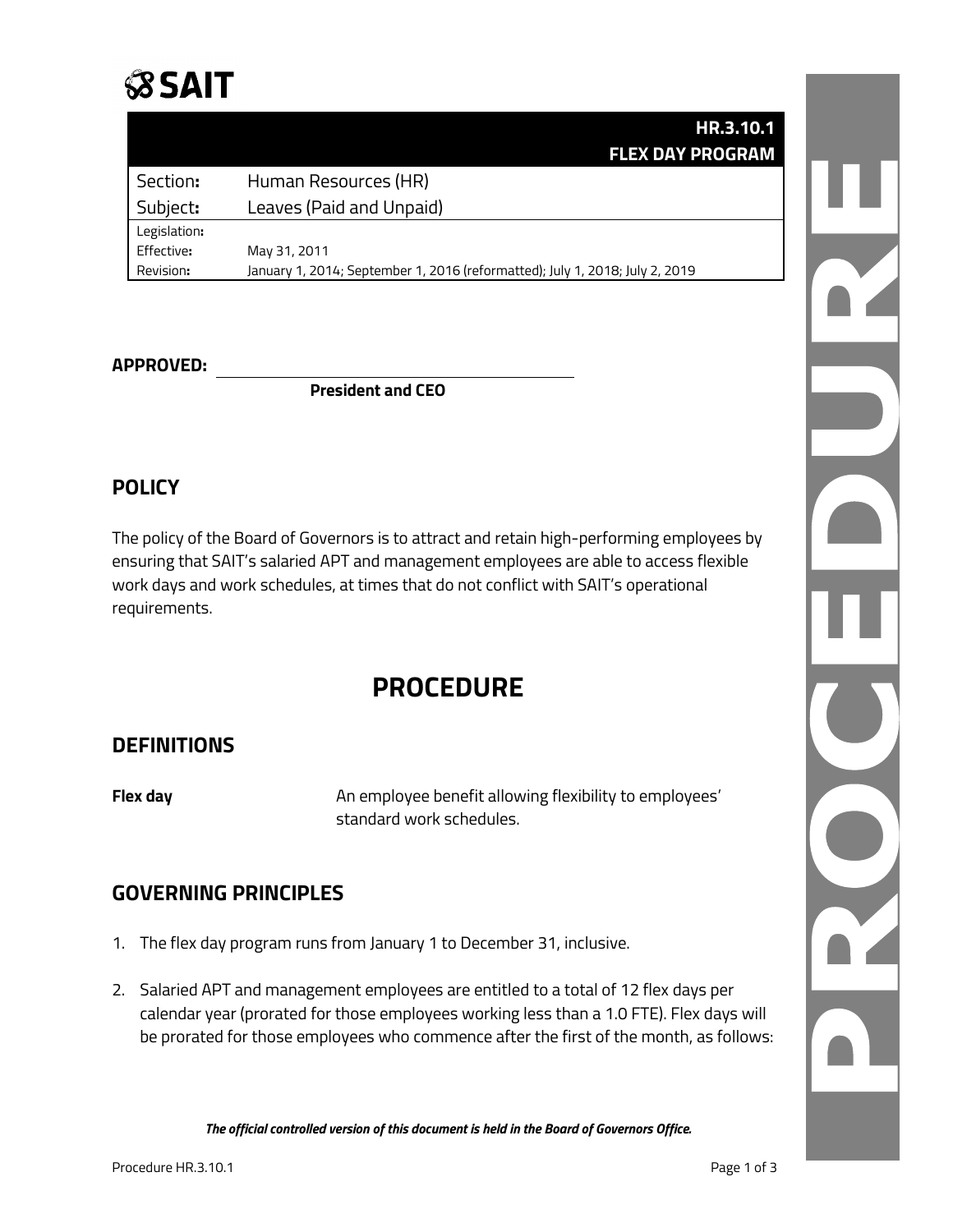# **SSAIT**

| If the first full month<br>following the employee's | Then the flex days allowed<br>for the remainder of the |
|-----------------------------------------------------|--------------------------------------------------------|
| start date is:                                      | calendar year are:                                     |
| January                                             | 12 days                                                |
| February                                            | 11 days                                                |
| March                                               | 10 days                                                |
| April                                               | 9 days                                                 |
| May                                                 | 8 days                                                 |
| June                                                | 7 days                                                 |
| July                                                | 6 days                                                 |
| August                                              | 5 days                                                 |
| September                                           | 4 days                                                 |
| October                                             | 3 days                                                 |
| November                                            | 2 days                                                 |
| December                                            | 1 day                                                  |

- 3. No unused flex days can be carried over to the following year, and unused flex days will not be paid out if an employee resigns or has the employment terminated.
- 4. Flex days are subject to supervisor approval and operational requirements.
- 5. Flex days may be taken as full or half days.
- 6. In each quarter, a total of three flex days can be taken in any combination, such as one flex day at a time, two flex days at a time, or all at once, as follows:

| January - March    | 3 full flex days or 6 half flex days (or any |
|--------------------|----------------------------------------------|
|                    | combination)                                 |
| April – June       | 3 full flex days or 6 half flex days (or any |
|                    | combination)                                 |
| July – September   | 3 full flex days or 6 half flex days (or any |
|                    | combination)                                 |
| October - December | 3 full flex days or 6 half flex days (or any |
|                    | combination)                                 |

#### **PROCEDURE**

- 1. The dean/director of a school/department is responsible for ensuring that:
	- a) Adequate service coverage is maintained during scheduled employee flex days.

*The official controlled version of this document is held in the Board of Governors Office.*

R